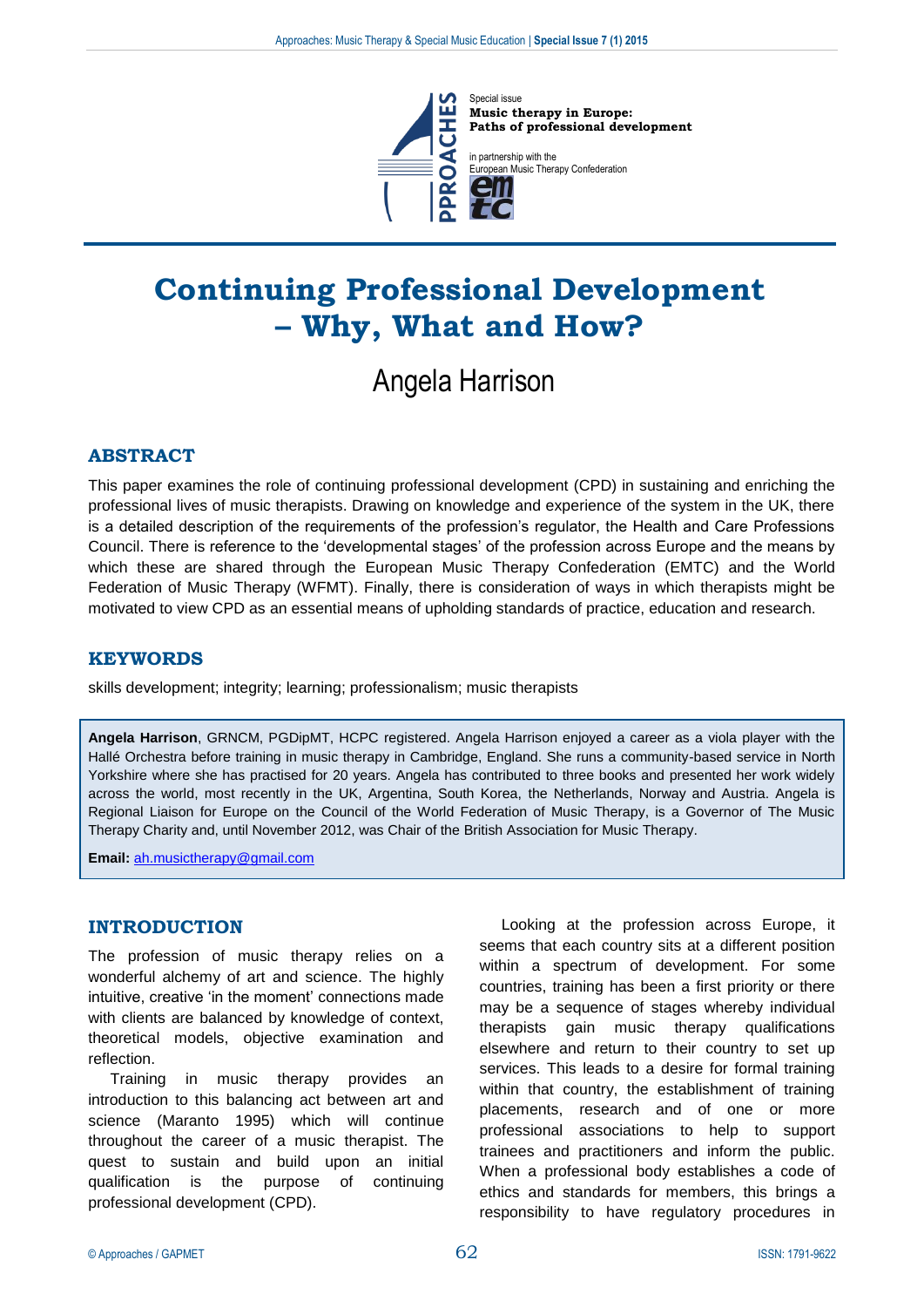place and to respond to any complaints or concerns raised by the public. If CPD requirements are specified, these again need some form of audit. In time, the levels of training, practice and research within that country lend sufficient weight for music therapists to negotiate with governmental bodies to work towards statutory professional recognition.

This is a point at which it is so important to be mutually supportive. Whilst the culture, politics and economics of a country will influence the potential for recognition, there are examples from which to draw in terms of process (Geretsegger 2012), the development of curriculum frameworks for music therapy training (Stachyra 2014) and the expectation of CPD as described here. This paper will explore what are the skills and professional competencies that we wish to 'continually develop'. There will be consideration of the practicalities of sourcing and paying for CPD activities, particularly when many music therapists are working in relative isolation, in self-employment or working a few hours each week in a number of different workplaces. The digital world offers new opportunities for online learning and sharing of experience, but these must surely sit alongside personal interaction and all the benefits of face-toface communication.

## **BACKGROUND**

The focus here is on the position of music therapy in the UK, but the general points of development are shared by countries across Europe and worldwide. 'Professionalisation' of music therapy in the UK (Barrington 2005) has been a gradual process, framed by the establishment of supportive societies, charities and a professional association.

The British Society for Music Therapy (BSMT) was founded in 1976 to inform the public and to provide support for music therapists. In 1984, by which time the profession was more established, the Association of Professional Music Therapists (APMT) was created as a means of regulating the profession. It provided guidance and support to therapists and worked with health service systems to determine suitable pay scales.

It was during the 1990s that the recognition of a need for lifelong learning was coming to the fore across the health professions (O'Sullivan 2006), and in 1994 the APMT took the initiative to establish a requirement for CPD as a means of ensuring that standards of practice were maintained post qualification. To support a log of CPD activities, peer review was set up to encourage discussion, planning and reflection.

Music therapy gained government recognition in 1997, when the Council for Professions Supplementary to Medicine (CPSM, est. 1960) extended its regulation of allied health professionals. Music therapy, together with art therapy and drama therapy, was brought together under the 'umbrella' of arts therapies. The CPSM has since evolved into the Health and Care Professions Council (HCPC, est. 2012), the current regulator.

The role of the HCPC is to protect the public. It works with the professional bodies to set appropriate standards for training, professional skills, behaviour and health. It currently holds a register of practitioners from 16 health and care professions. On qualifying from one of the seven approved training courses in the UK, now all at Master's level, it is a legal requirement to register with the HCPC before the title 'music therapist' can be used. A fine of up to £2,000 could be payable on misuse of the title.

In 2011, a merger took place between the BSMT and the APMT to create a single organisation, the British Association for Music Therapy (BAMT). This was a complex process which built upon the work of all the pioneer music therapists whose commitment of considerable time and energy had established music therapy as an allied health profession (AHP).

As both a charity and a professional association, BAMT draws together those who use music therapy services with those who provide them. A catalyst for this change was in some part, I believe, the handing over of regulatory powers leading to a reappraisal of the overlapping roles of the APMT and BSMT. BAMT has taken on the remit of providing support for students and practitioners in working towards and upholding their HCPC registration, and plays a significant role in sharing information and knowledge for the public benefit.

BAMT offers a voluntary scheme for recording CPD activities, which runs alongside the HCPC process and reflects their standards. The provided templates, examples and suggested activities are particularly helpful for music therapists who work independently and are therefore not supported by the organisational structures of appraisal and management supervision. In the ever changing cultures in health, education and social care, a flexible, attentive approach is increasingly required to remain up-to-date and effective. The advice and support of a professional association can be invaluable.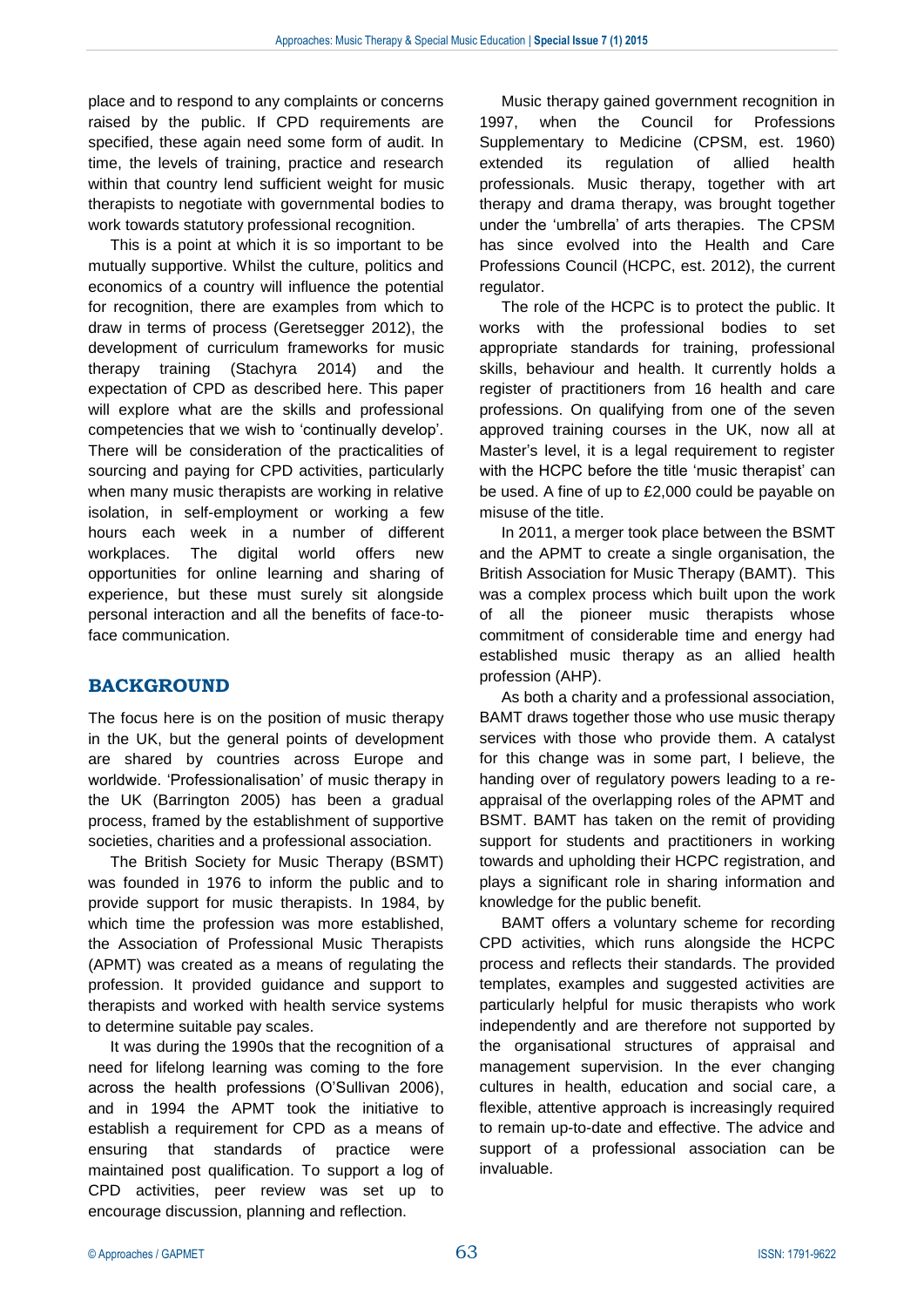## **REGULATORY REQUIREMENTS FOR CPD**

The HCPC (2014) defines CPD as

"a range of learning activities through which health and care professionals maintain and develop throughout their career to ensure that they retain their capacity to practice safely, effectively and legally within their evolving scope of practice".

Rather than specifying a set number of hours to be dedicated to CPD, there is an expectation by the HCPC that activities will take place regularly and they will be evaluated on an outcomes basis. The *'Standards for Continuing Professional Development'* are as follows (HCPC 2014):

Registrants must:

- 1. maintain a continuous, up-to-date and accurate record of their CPD activities;
- 2. demonstrate that their CPD activities are a mixture of learning activities relevant to current or future practice;
- 3. seek to ensure that their CPD has contributed to the quality of their practice and service delivery;
- 4. seek to ensure that their CPD benefits the service user; and
- 5. upon request, present a written profile (which must be their own work and supported by evidence) explaining how they have met the standards for CPD.

There is flexibility built into these standards so that therapists can select CPD opportunities to match their professional circumstances and make choices to favour their learning styles.

Every two years, at the time of registration renewal, registrants are required to complete a professional declaration. This is to confirm that they have continued to practice their profession since the last registration (this includes work in education, management or research), or if not, that they have satisfied the HCPC requirements for "returning to practice"; that the HCPC standards of proficiency have been upheld; that practice has not been not compromised on grounds of either character (including convictions) or a health condition which is affecting fitness to practice; and, that the standards for CPD have been met.

A percentage of each profession category (e.g. 2.5% of arts therapists) is audited for the amount, quality and impact of the CPD undertaken. The required profile is expected to lay out the thinking behind the activities chosen, the intended benefits of each element and the learning outcomes – all supported by suitable evidence.

At the time of writing, the HCPC has recently launched a series of webinars which clearly describe the process of registration renewal and CPD audit and address common concerns.

# **WHAT CAN BE UNDERTAKEN AS CPD?**

The environment(s) in which a therapist works in part determine what is to be kept up-to-date, and a therapist's style of clinical practice will inform relevant ongoing skills development. For example, a role within an organisation may call for the development of professional attributes such as people management, strategic planning or the application of health economics in creating budgets. For those therapists who work independently, new skills to develop may include marketing, accounting, effective negotiation and computer literacy.

The HCPC links CPD to their standards of proficiency which are profession specific. For music therapy, the standards include awareness of cultural context, improvisation skills, instrumental competency and a recognition of the psychological effect of music making.

Categories are (HCPC 2014):

- $\Box$  Work based learning (e.g. in-service training, clinical supervision, expanding your role);
- $\Box$  Professional activities (e.g. professional body involvement, mentoring, organising an event);
- □ Formal/educational (e.g. courses, conferences, research, writing articles or papers);
- $\Box$  Self-directed learning (e.g. reading journals, internet research, reviewing books);
- $\Box$  Other (e.g. voluntary work, public service).

Regular clinical supervision underpins safe practice so this has now been included in the HCPC standards of proficiency for arts therapists under the section heading *'Be able to reflect on and review practice'.*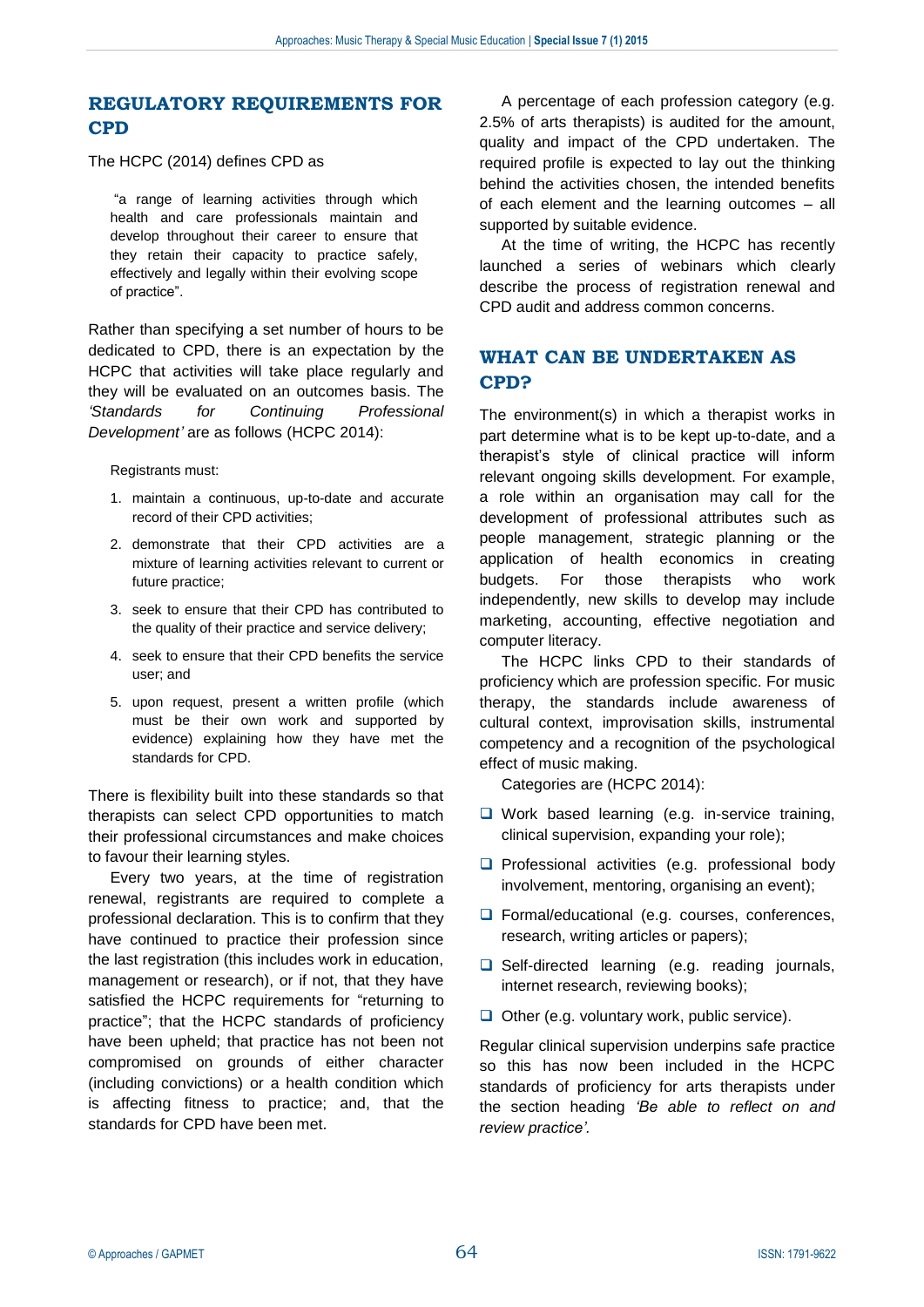## **HOW DO THERAPISTS FIND CPD OPPORTUNITIES?**

Professional associations can play a key role here by hosting events, or by promoting the CPD activities of other providers, such as music therapy training establishments. In the UK, BAMT has embraced this role and has a diary of activities listed on the website which bring together colleagues from around the country to learn together.

To encourage motivation and collaboration, BAMT allocates each member to an area group, supporting the development of CPD events which are locally based and relevant to the region. There are also a series of national networks which bring together therapists with shared clinical interests and experience.

Other sources of CPD include internet resources, such as journals and online communities; further education establishments which offer qualifications in disciplines such as healthcare management; local workshops run by musicians to develop musical skills using voice, drumming or improvisation; organisations who provide advanced training in the protection of children and vulnerable adults; first aid and management of health conditions.

As the profession comes under pressure to 'justify' itself, sourcing training in such areas as outcome measurement could be extremely valuable. Therapists and organisations may need to move away from the production of output statistics towards the creation of compelling narratives which demonstrate long term cost-effectiveness and social impact, i.e. not showing merely *that* music therapy makes a difference, but being clear about what *is* that difference.

Professional conferences can encompass all aspects of CPD, and online events, webinars and seminars enable learning to take place at any time of day. Conferences offer opportunities to explore new improvisational skills; to learn of different cultures and resonances in music; to hear of the latest research and reflect on the impact the results could have on the development of the profession; to discover online teaching and the uses of music technology in sessions. Whilst some conferences may seem prohibitively costly, there are opportunities for bursaries or scholarships for financial assistance.

Engaging in CPD may not always lead to the place or situation that was hoped for or intended, but may well open unexpected new doors. I would like to share a personal story to illustrate this (see Box 1).

Having trained in Cambridge on the first year of the MA course at what is now Anglia Ruskin University, I joined the team with a small, rural-based charity. As an independent organisation, our therapists work in a range of settings, but belong to none. Unless we seek out external scrutiny, we could become inward looking and miss the 'bigger picture'. When we applied for an award for community impact in 2008, it was driven by the need for an objective view of our clinical work and organisational strengths and weaknesses. We were successful and there was additional recognition for 'outstanding leadership'.

The concept of someone having highlighted leadership qualities drew me to complete an application for the NHS Allied Health Professionals (AHPs) Leadership Challenge in 2009. To my delight I was selected to join a team with seven other AHPs and as an arts therapist working outside of the NHS, it was a huge learning curve. We were put through a series of challenges and won our heat, going through to the final in London. With coaching, we prepared for our roles in addressing the chosen scenario and the crisis points which were presented. We absorbed aspects of health economics, marketing, public relations, strategic planning and clinical development, and used our knowledge and experience to apply these as a co-ordinated team. Whilst not winning the challenge, we agreed it had been an extraordinary opportunity for personal and professional development. My assumed role had been as Public Relations (PR) officer, one in which it took courage to remain calm in the face of the 'journalists' and TV camera which recorded our staged public interviews.

Shortly afterwards, when our professional association was recruiting for a PR officer, I leapt at the chance. Before then it had never crossed my mind to take an active role, but from that point one bold step led to another and it was only a couple of years later that my involvement became far more comprehensive. This brought an enormous variety of experiences including gaining knowledge of practice around the country, consulting with members to design and develop a new website and getting to grips with all the legislation of running a Charitable Company. Building on these experiences, the latest step took me to a strategic position for supporting the global development of the profession. This process of professional (and personal) development has relevance to my own workplace, and benefited my clients by improving the quality of my work.

**Box 1: Case study**